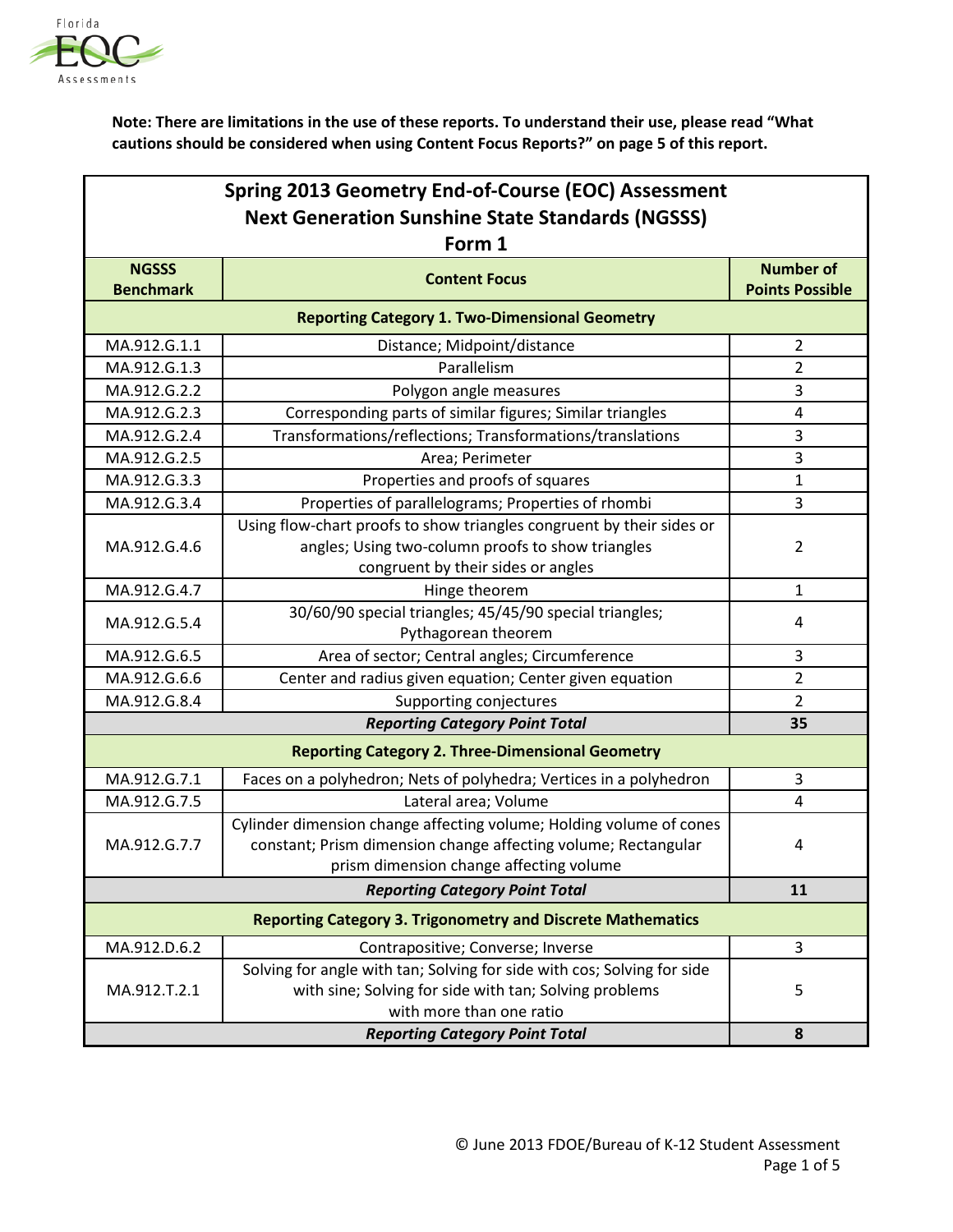

| Spring 2013 Geometry End-of-Course (EOC) Assessment                |                                                                                    |                        |  |  |
|--------------------------------------------------------------------|------------------------------------------------------------------------------------|------------------------|--|--|
| <b>Next Generation Sunshine State Standards (NGSSS)</b>            |                                                                                    |                        |  |  |
| Form 2                                                             |                                                                                    |                        |  |  |
| <b>NGSSS</b>                                                       | <b>Content Focus</b>                                                               | <b>Number of</b>       |  |  |
| <b>Benchmark</b>                                                   |                                                                                    | <b>Points Possible</b> |  |  |
|                                                                    | <b>Reporting Category 1. Two-Dimensional Geometry</b>                              |                        |  |  |
| MA.912.G.1.1                                                       | Distance; Midpoint                                                                 | $\overline{2}$         |  |  |
| MA.912.G.1.3                                                       | Parallelism                                                                        | $\overline{2}$         |  |  |
| MA.912.G.2.2                                                       | Polygon angle measures                                                             | 3                      |  |  |
| MA.912.G.2.3                                                       | Corresponding parts of similar figures; Similar triangles                          | $\overline{4}$         |  |  |
| MA.912.G.2.4                                                       | Transformations/dilations; Transformations/reflections;                            | 3                      |  |  |
|                                                                    | Transformations/translations                                                       |                        |  |  |
| MA.912.G.2.5                                                       | Area                                                                               | 3                      |  |  |
| MA.912.G.3.3                                                       | Properties and proofs of squares                                                   | $\mathbf{1}$           |  |  |
| MA.912.G.3.4                                                       | Properties of parallelograms; Properties of rhombi                                 | 3                      |  |  |
| MA.912.G.4.6                                                       | Using two-column proofs to show triangles congruent                                | $\overline{2}$         |  |  |
|                                                                    | by their sides or angles                                                           |                        |  |  |
| MA.912.G.4.7                                                       | Hinge theorem                                                                      | 1                      |  |  |
| MA.912.G.5.4                                                       | 30/60/90 special triangles; 45/45/90 special triangles;                            | $\overline{4}$         |  |  |
|                                                                    | Pythagorean theorem                                                                |                        |  |  |
| MA.912.G.6.5                                                       | Area of sector; Central angles; Circumference                                      | 3                      |  |  |
| MA.912.G.6.6                                                       | Center given equation                                                              | $\overline{2}$         |  |  |
| MA.912.G.8.4                                                       | Supporting conjectures                                                             | $\overline{2}$         |  |  |
| <b>Reporting Category Point Total</b>                              |                                                                                    | 35                     |  |  |
| <b>Reporting Category 2. Three-Dimensional Geometry</b>            |                                                                                    |                        |  |  |
| MA.912.G.7.1                                                       | Faces on a polyhedron; Nets of polyhedra; Vertices in a polyhedron                 | 3                      |  |  |
| MA.912.G.7.5                                                       | Lateral area; Volume                                                               | 4                      |  |  |
| MA.912.G.7.7                                                       | Holding volume of cones constant; Pyramid dimension change                         |                        |  |  |
|                                                                    | affecting surface area; Rectangular prism dimension change affecting               | 4                      |  |  |
|                                                                    | volume; Sphere dimension change affecting surface area                             |                        |  |  |
|                                                                    | 11                                                                                 |                        |  |  |
| <b>Reporting Category 3. Trigonometry and Discrete Mathematics</b> |                                                                                    |                        |  |  |
| MA.912.D.6.2                                                       | Contrapositive; Converse                                                           | 3                      |  |  |
| MA.912.T.2.1                                                       | Solving for angle with tan; Solving for side with cos; Solving for                 | 5                      |  |  |
|                                                                    | side with sine; Solving for side with tan<br><b>Reporting Category Point Total</b> |                        |  |  |
|                                                                    | 8                                                                                  |                        |  |  |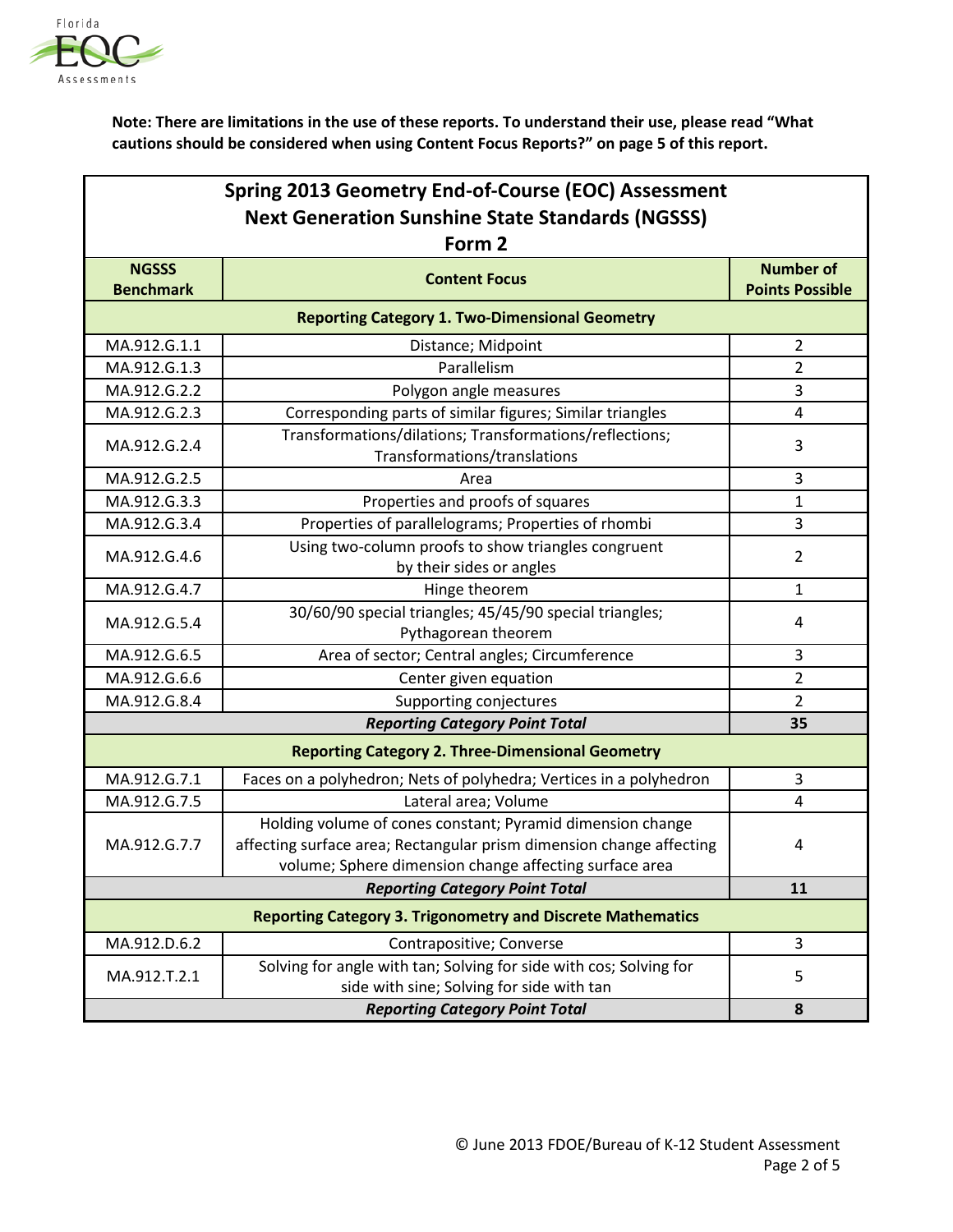

| Spring 2013 Geometry End-of-Course (EOC) Assessment                |                                                                            |                        |  |  |
|--------------------------------------------------------------------|----------------------------------------------------------------------------|------------------------|--|--|
| <b>Next Generation Sunshine State Standards (NGSSS)</b>            |                                                                            |                        |  |  |
| Form 3                                                             |                                                                            |                        |  |  |
| <b>NGSSS</b>                                                       | <b>Content Focus</b>                                                       | <b>Number of</b>       |  |  |
| <b>Benchmark</b>                                                   |                                                                            | <b>Points Possible</b> |  |  |
| <b>Reporting Category 1. Two-Dimensional Geometry</b>              |                                                                            |                        |  |  |
| MA.912.G.1.1                                                       | Distance; Midpoint/distance                                                | $\overline{2}$         |  |  |
| MA.912.G.1.3                                                       | Parallelism                                                                | 2                      |  |  |
| MA.912.G.2.2                                                       | Polygon angle measures                                                     | 3                      |  |  |
| MA.912.G.2.3                                                       | Corresponding parts of similar figures; Similar figures; Similar triangles | 4                      |  |  |
| MA.912.G.2.4                                                       | Transformations/reflections; Transformations/rotations                     | 3                      |  |  |
| MA.912.G.2.5                                                       | Area; Perimeter                                                            | 3                      |  |  |
| MA.912.G.3.3                                                       | Properties and proofs of squares                                           | $\mathbf{1}$           |  |  |
| MA.912.G.3.4                                                       | Properties of parallelograms; Properties of rhombi                         | 3                      |  |  |
|                                                                    | Using paragraph proofs to show triangles congruent by their sides or       |                        |  |  |
| MA.912.G.4.6                                                       | angles; Using two-column proofs to show triangles                          | $\overline{2}$         |  |  |
|                                                                    | congruent by their sides or angles                                         |                        |  |  |
| MA.912.G.4.7                                                       | Hinge theorem                                                              | 1                      |  |  |
| MA.912.G.5.4                                                       | 30/60/90 special triangles; 45/45/90 special triangles;                    | 4                      |  |  |
|                                                                    | Pythagorean theorem                                                        |                        |  |  |
| MA.912.G.6.5                                                       | Area of sector; Central angles; Circumference                              | 3                      |  |  |
| MA.912.G.6.6                                                       | Center given equation; Determining equations of circles                    | $\overline{2}$         |  |  |
| MA.912.G.8.4                                                       | Supporting conjectures                                                     | $\overline{2}$         |  |  |
| <b>Reporting Category Point Total</b>                              |                                                                            | 35                     |  |  |
| <b>Reporting Category 2. Three-Dimensional Geometry</b>            |                                                                            |                        |  |  |
| MA.912.G.7.1                                                       | Faces on a polyhedron; Nets of polyhedra; Vertices in a polyhedron         | 3                      |  |  |
| MA.912.G.7.5                                                       | Lateral area; Volume                                                       | 4                      |  |  |
|                                                                    | Cone dimension change affecting lateral area; Holding volume of            |                        |  |  |
| MA.912.G.7.7                                                       | cones constant; Prism dimension change affecting surface area;             | 4                      |  |  |
|                                                                    | Rectangular prism dimension change affecting volume                        |                        |  |  |
|                                                                    | <b>Reporting Category Point Total</b>                                      | 11                     |  |  |
| <b>Reporting Category 3. Trigonometry and Discrete Mathematics</b> |                                                                            |                        |  |  |
| MA.912.D.6.2                                                       | Contrapositive; Converse; Inverse                                          | 3                      |  |  |
|                                                                    | Solving for angle with tan; Solving for side with cos; Solving for side    |                        |  |  |
| MA.912.T.2.1                                                       | with sine; Solving for side with tan; Solving problems                     | 5                      |  |  |
|                                                                    | with more than one ratio                                                   |                        |  |  |
|                                                                    | 8                                                                          |                        |  |  |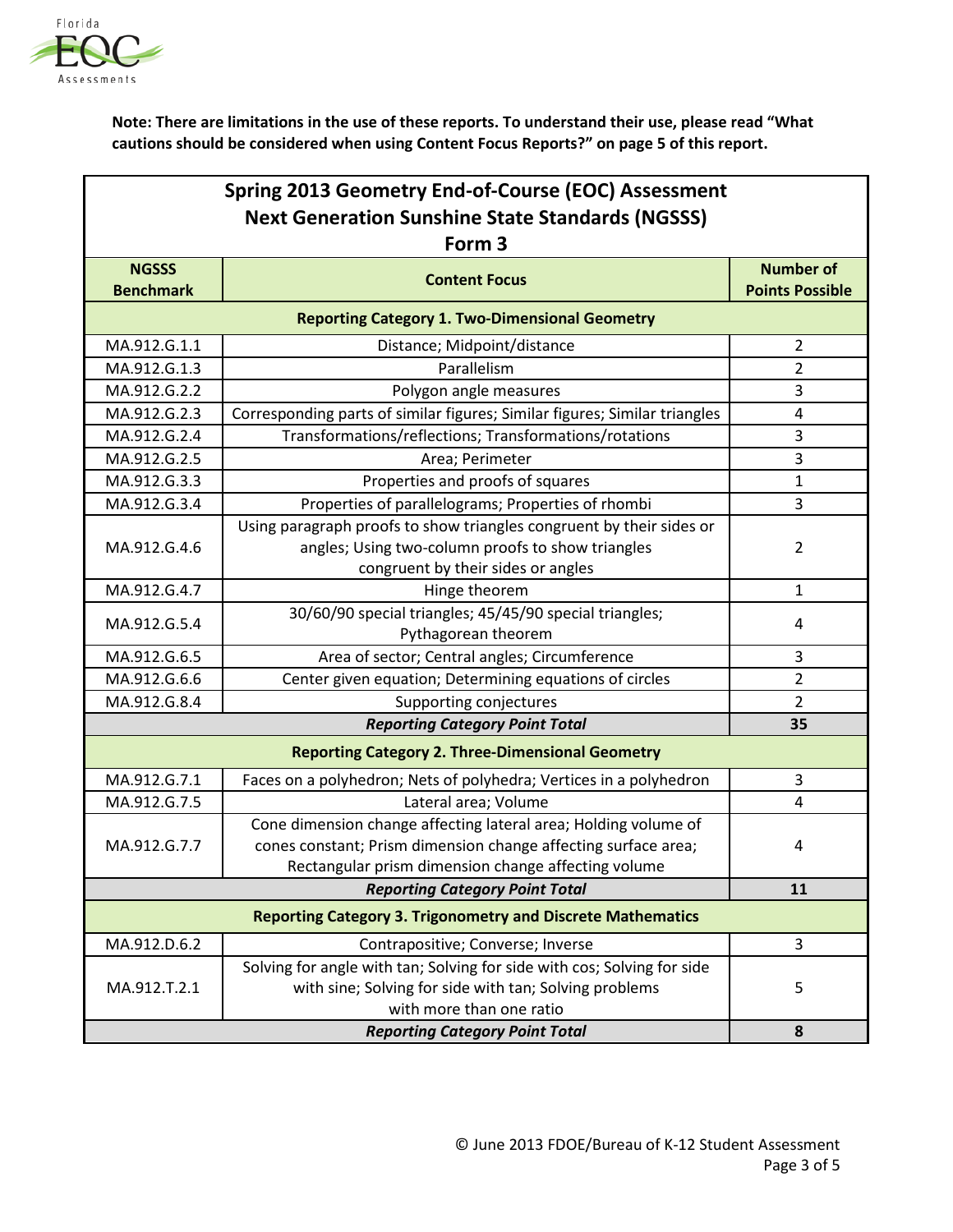

| Spring 2013 Geometry End-of-Course (EOC) Assessment                |                                                                                |                        |  |  |
|--------------------------------------------------------------------|--------------------------------------------------------------------------------|------------------------|--|--|
| <b>Next Generation Sunshine State Standards (NGSSS)</b>            |                                                                                |                        |  |  |
| Form 4                                                             |                                                                                |                        |  |  |
| <b>NGSSS</b>                                                       | <b>Content Focus</b>                                                           | <b>Number of</b>       |  |  |
| <b>Benchmark</b>                                                   |                                                                                | <b>Points Possible</b> |  |  |
|                                                                    | <b>Reporting Category 1. Two-Dimensional Geometry</b>                          |                        |  |  |
| MA.912.G.1.1                                                       | Distance; Midpoint                                                             | $\overline{2}$         |  |  |
| MA.912.G.1.3                                                       | Parallelism                                                                    | $\overline{2}$         |  |  |
| MA.912.G.2.2                                                       | Polygon angle measures                                                         | 3                      |  |  |
| MA.912.G.2.3                                                       | Congruency; Corresponding parts of similar figures;                            | 4                      |  |  |
|                                                                    | Similar figures; Similar triangles                                             |                        |  |  |
| MA.912.G.2.4                                                       | Transformations/reflections; Transformations/translations                      | 3                      |  |  |
| MA.912.G.2.5                                                       | Area                                                                           | 3                      |  |  |
| MA.912.G.3.3                                                       | Properties and proofs of squares                                               | $\mathbf{1}$           |  |  |
| MA.912.G.3.4                                                       | Properties of parallelograms; Properties of quadrilaterals;                    | 3                      |  |  |
|                                                                    | Properties of rhombi                                                           |                        |  |  |
|                                                                    | Identify congruency in triangles using SSS, SAS, ASA, AAS, and HL;             | $\overline{2}$         |  |  |
| MA.912.G.4.6                                                       | Using two-column proofs to show triangles                                      |                        |  |  |
|                                                                    | congruent by their sides or angles                                             |                        |  |  |
| MA.912.G.4.7                                                       | Hinge theorem                                                                  | $\mathbf{1}$           |  |  |
| MA.912.G.5.4                                                       | 30/60/90 special triangles; 45/45/90 special triangles;<br>Pythagorean theorem | 4                      |  |  |
| MA.912.G.6.5                                                       | Area of sector; Circumference                                                  | 3                      |  |  |
| MA.912.G.6.6                                                       | Center given equation; Radius given equation                                   | $\overline{2}$         |  |  |
| MA.912.G.8.4                                                       | Supporting conjectures                                                         | $\overline{2}$         |  |  |
|                                                                    | <b>Reporting Category Point Total</b>                                          | 35                     |  |  |
| <b>Reporting Category 2. Three-Dimensional Geometry</b>            |                                                                                |                        |  |  |
| MA.912.G.7.1                                                       | Faces on a polyhedron; Nets of polyhedra; Vertices in a polyhedron             | 3                      |  |  |
| MA.912.G.7.5                                                       | Lateral area; Surface area; Volume                                             | 4                      |  |  |
|                                                                    | Cylinder dimension change affecting volume; Holding volume of cones            |                        |  |  |
| MA.912.G.7.7                                                       | constant; Rectangular prism dimension change affecting volume;                 | 4                      |  |  |
|                                                                    | Sphere dimension change affecting surface area                                 |                        |  |  |
| <b>Reporting Category Point Total</b>                              |                                                                                | 11                     |  |  |
| <b>Reporting Category 3. Trigonometry and Discrete Mathematics</b> |                                                                                |                        |  |  |
| MA.912.D.6.2                                                       | Contrapositive; Converse; Inverse                                              | 3                      |  |  |
| MA.912.T.2.1                                                       | Solving for side with cos; Solving for side with sine;                         | 5                      |  |  |
|                                                                    | Solving for side with tan<br><b>Reporting Category Point Total</b>             |                        |  |  |
|                                                                    | 8                                                                              |                        |  |  |